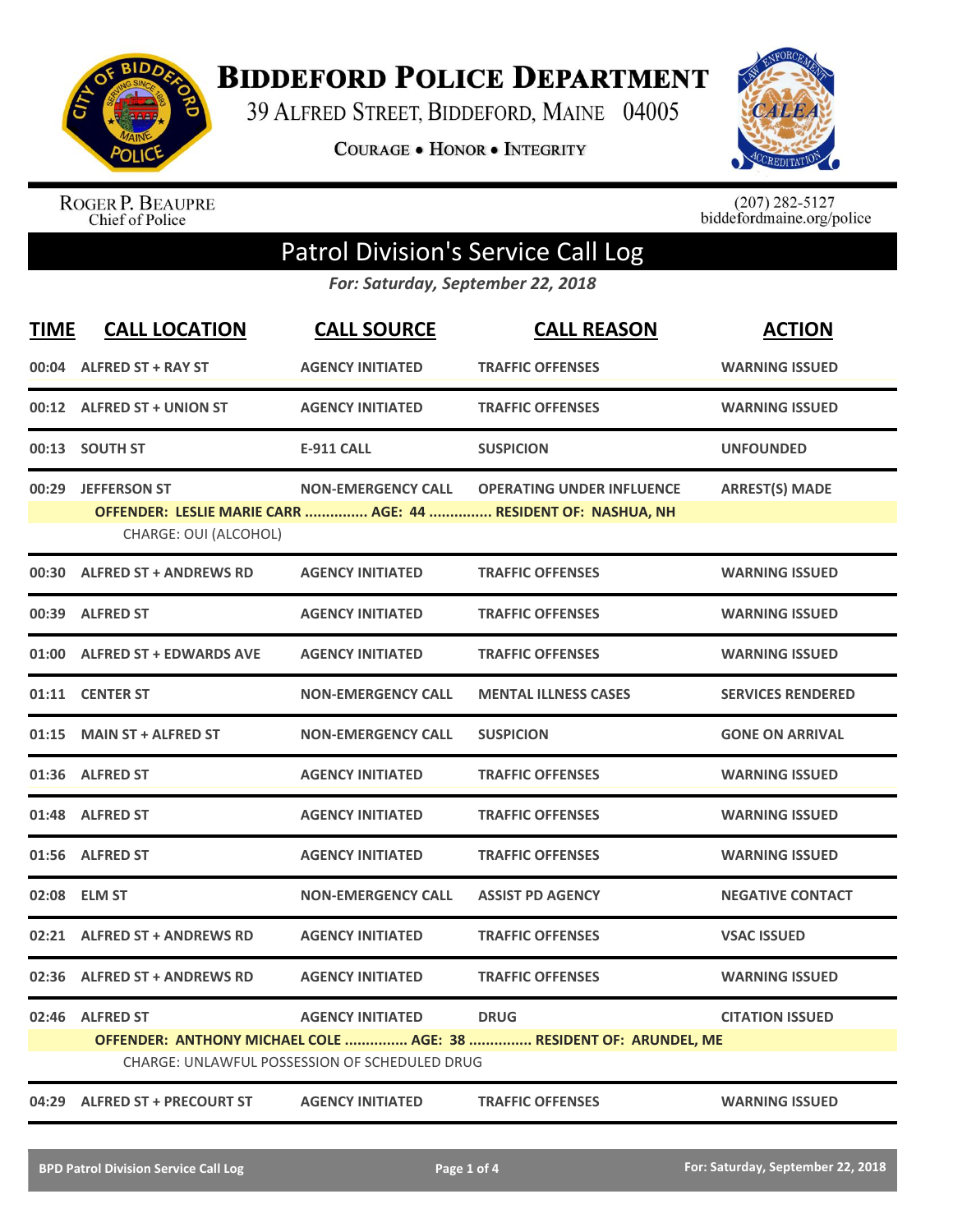| <b>TIME</b> | <b>CALL LOCATION</b>                                                    | <b>CALL SOURCE</b>        | <b>CALL REASON</b>                                               | <b>ACTION</b>                |  |
|-------------|-------------------------------------------------------------------------|---------------------------|------------------------------------------------------------------|------------------------------|--|
|             | 04:39 ALFRED ST                                                         | <b>E-911 CALL</b>         | 911 MISUSE                                                       | <b>SERVICES RENDERED</b>     |  |
|             | 04:42 PRECOURT ST                                                       | <b>AGENCY INITIATED</b>   | <b>TRAFFIC OFFENSES</b>                                          | <b>WARNING ISSUED</b>        |  |
|             | 05:16 ALFRED ST + MARINER WAY                                           | <b>AGENCY INITIATED</b>   | <b>TRAFFIC OFFENSES</b>                                          | <b>WARNING ISSUED</b>        |  |
|             | 05:42 GRAHAM ST + ALFRED ST                                             | <b>AGENCY INITIATED</b>   | <b>TRAFFIC OFFENSES</b>                                          | <b>WARNING ISSUED</b>        |  |
|             | 06:59 FREEMAN ST                                                        | <b>NON-EMERGENCY CALL</b> | <b>SUSPICION</b>                                                 | <b>NEGATIVE CONTACT</b>      |  |
|             | 07:28 OAK ST                                                            | <b>NON-EMERGENCY CALL</b> | <b>PARKING COMPLAINT</b>                                         | <b>PARKING TICKET ISSUED</b> |  |
|             | 08:24 SULLIVAN ST                                                       | <b>NON-EMERGENCY CALL</b> | <b>MENTAL ILLNESS CASES</b>                                      | <b>SERVICES RENDERED</b>     |  |
|             | 08:41 SUMMER ST                                                         | <b>AGENCY INITIATED</b>   | <b>ANIMAL COMPLAINT</b>                                          | <b>SERVICES RENDERED</b>     |  |
|             | 08:59 WENTWORTH ST                                                      | <b>AGENCY INITIATED</b>   | <b>ANIMAL COMPLAINT</b>                                          | <b>SERVICES RENDERED</b>     |  |
|             | 09:01 SOUTH ST + RIVER RD                                               | <b>AGENCY INITIATED</b>   | <b>TRAFFIC OFFENSES</b>                                          | <b>VSAC ISSUED</b>           |  |
|             | 09:30 WESTMORE AVE                                                      | <b>NON-EMERGENCY CALL</b> | <b>SUSPICION</b>                                                 | <b>SERVICES RENDERED</b>     |  |
| 09:43       | <b>CRESCENT ST</b>                                                      | <b>E-911 CALL</b>         | 911 MISUSE                                                       | <b>NEGATIVE CONTACT</b>      |  |
| 09:48       | <b>PROCTOR RD</b>                                                       | <b>NON-EMERGENCY CALL</b> | <b>ASSIST CITIZEN</b>                                            | <b>SERVICES RENDERED</b>     |  |
|             | 10:07 MAIN ST + RAILROAD AVE                                            | <b>AGENCY INITIATED</b>   | <b>TRAFFIC OFFENSES</b>                                          | <b>WARNING ISSUED</b>        |  |
|             | 10:50 ELM ST                                                            | <b>NON-EMERGENCY CALL</b> | <b>SUSPICION</b>                                                 | <b>NEGATIVE CONTACT</b>      |  |
|             | 11:00 POOL ST                                                           | <b>NON-EMERGENCY CALL</b> | <b>SUSPICION</b>                                                 | <b>GONE ON ARRIVAL</b>       |  |
|             | 11:10 ALFRED ST                                                         | <b>E-911 CALL</b>         | <b>TRAFFIC OFFENSES</b>                                          | <b>WARNING ISSUED</b>        |  |
|             | 11:16 HARRISON AVE                                                      | <b>AGENCY INITIATED</b>   | <b>ARTICLES LOST/FOUND</b>                                       | <b>SERVICES RENDERED</b>     |  |
|             | 11:17 ELM ST                                                            | <b>NON-EMERGENCY CALL</b> | <b>ARTICLES LOST/FOUND</b>                                       | <b>SERVICES RENDERED</b>     |  |
|             | 11:17 FRANKLIN ST                                                       | <b>WALK-IN AT STATION</b> | <b>HARASSMENT</b>                                                | <b>SERVICES RENDERED</b>     |  |
|             | 11:40 ALFRED ST                                                         | <b>AGENCY INITIATED</b>   | <b>TRAFFIC OFFENSES</b>                                          | <b>WARNING ISSUED</b>        |  |
|             | 11:40 MARINER WAY                                                       | <b>NON-EMERGENCY CALL</b> | <b>SUSPICION</b>                                                 | <b>SERVICES RENDERED</b>     |  |
|             | 11:54 SOUTH ST                                                          | <b>NON-EMERGENCY CALL</b> | <b>ANIMAL COMPLAINT</b>                                          | <b>NO ACTION REQUIRED</b>    |  |
|             | 11:59 PRECOURT ST + MOUNTAIN RD AGENCY INITIATED                        |                           | <b>TRAFFIC OFFENSES</b>                                          | <b>WARNING ISSUED</b>        |  |
|             | 12:30 ALFRED ST                                                         |                           | NON-EMERGENCY CALL VIOL OF BAIL CONDITIONS                       | <b>ARREST(S) MADE</b>        |  |
|             |                                                                         |                           | OFFENDER: MARC PHILLIP DREMSA  AGE: 46  RESIDENT OF: ARUNDEL, ME |                              |  |
|             | <b>CHARGE: PROBATION HOLD</b><br>CHARGE: VIOLATING CONDITION OF RELEASE |                           |                                                                  |                              |  |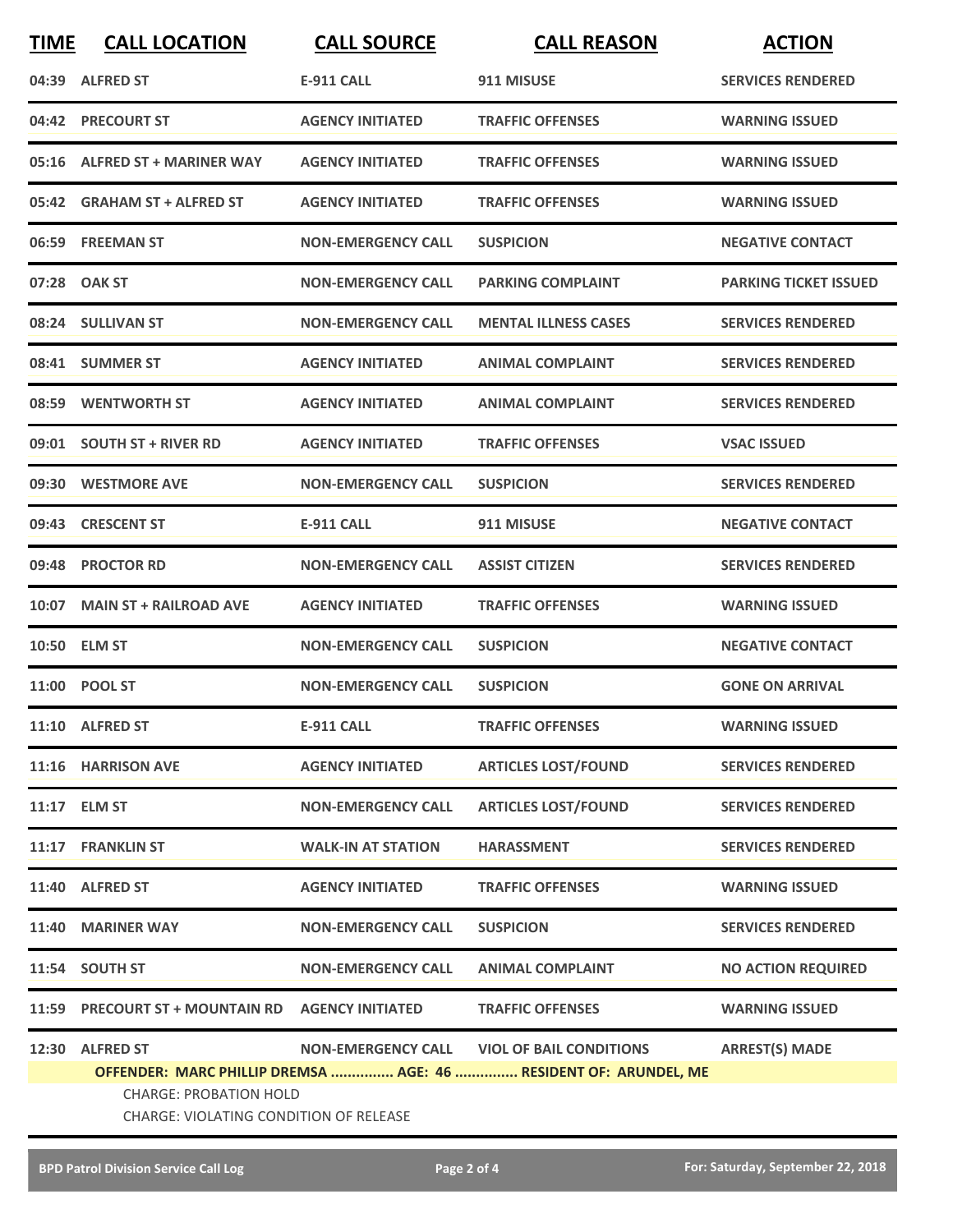| <b>TIME</b> | <b>CALL LOCATION</b>             | <b>CALL SOURCE</b>        | <b>CALL REASON</b>                    | <b>ACTION</b>                |
|-------------|----------------------------------|---------------------------|---------------------------------------|------------------------------|
|             | 13:26 ELM ST                     | <b>NON-EMERGENCY CALL</b> | <b>SHOPLIFTING</b>                    | <b>SERVICES RENDERED</b>     |
|             | 13:29 PRIVATE WAY LN             | <b>NON-EMERGENCY CALL</b> | <b>ANIMAL COMPLAINT</b>               | <b>REFERRED OTHER AGENCY</b> |
|             | 14:07 ALFRED ST                  | <b>NON-EMERGENCY CALL</b> | <b>CONDITIONS OF RELEASE NOTIFIC.</b> | <b>SERVICES RENDERED</b>     |
|             | 14:19 ALFRED ST                  | <b>WALK-IN AT STATION</b> | <b>HARASSMENT</b>                     | <b>SERVICES RENDERED</b>     |
|             | 14:31 POOL ST                    | <b>NON-EMERGENCY CALL</b> | <b>ANIMAL COMPLAINT</b>               | <b>SERVICES RENDERED</b>     |
|             | 14:34 MAIN ST                    | <b>NON-EMERGENCY CALL</b> | <b>DRUNKENNESS</b>                    | <b>SERVICES RENDERED</b>     |
| 14:46       | <b>GUINEA RD</b>                 | <b>WALK-IN AT STATION</b> | <b>ALL OTHER</b>                      | <b>REPORT TAKEN</b>          |
|             | 15:15 HILL ST                    | <b>NON-EMERGENCY CALL</b> | <b>ANIMAL COMPLAINT</b>               | <b>NO ACTION REQUIRED</b>    |
|             | 15:22 NEW COUNTY RD              | <b>NON-EMERGENCY CALL</b> | <b>VIN VERIFICATION</b>               | <b>SERVICES RENDERED</b>     |
| 15:27       | <b>WASHINGTON ST</b>             | <b>NON-EMERGENCY CALL</b> | <b>CHECK WELFARE</b>                  | <b>GONE ON ARRIVAL</b>       |
|             | 15:44 GREEN ST + SOUTH ST        | <b>NON-EMERGENCY CALL</b> | <b>ARTICLES LOST/FOUND</b>            | <b>REPORT TAKEN</b>          |
| 15:55       | <b>CRESCENT ST</b>               | <b>NON-EMERGENCY CALL</b> | <b>TRESPASSING</b>                    | <b>SERVICES RENDERED</b>     |
|             | 15:56 ALFRED ST                  | <b>WALK-IN AT STATION</b> | <b>COURT ORDERED CHECK IN</b>         | <b>SERVICES RENDERED</b>     |
| 17:05       | <b>CRESCENT ST</b>               | <b>NON-EMERGENCY CALL</b> | <b>TRESPASSING</b>                    | <b>SERVICES RENDERED</b>     |
|             | 17:53 PIKE ST                    | <b>NON-EMERGENCY CALL</b> | <b>ANIMAL COMPLAINT</b>               | <b>SERVICES RENDERED</b>     |
|             | 17:59 BACON ST                   | <b>NON-EMERGENCY CALL</b> | <b>CHECK WELFARE</b>                  | <b>NEGATIVE CONTACT</b>      |
|             | 18:24 MAIN ST                    | <b>NON-EMERGENCY CALL</b> | <b>SUSPICION</b>                      | <b>SERVICES RENDERED</b>     |
|             | 19:07 GRAHAM ST                  | <b>AGENCY INITIATED</b>   | <b>ANIMAL COMPLAINT</b>               | <b>SERVICES RENDERED</b>     |
|             | 19:21 ALFRED ST + LAMBERT ST     | <b>AGENCY INITIATED</b>   | <b>DISABLED VEHICLE</b>               | <b>SERVICES RENDERED</b>     |
|             | 19:29 ALFRED ST + BIDDEFORD GATE | <b>AGENCY INITIATED</b>   | <b>LIGHTS FLASHING</b>                | <b>SERVICES RENDERED</b>     |
|             | 19:34 ADAMS ST                   | <b>E-911 CALL</b>         | <b>CHECK WELFARE</b>                  | <b>SERVICES RENDERED</b>     |
|             | 19:51 ELM ST + LANDRY ST         | <b>AGENCY INITIATED</b>   | <b>TRAFFIC OFFENSES</b>               | <b>WARNING ISSUED</b>        |
|             | <b>20:17 MAIN ST</b>             | <b>AGENCY INITIATED</b>   | <b>TRESPASSING</b>                    | <b>FIELD INTERVIEW</b>       |
|             | 20:24 ELM ST                     | <b>AGENCY INITIATED</b>   | <b>TRAFFIC OFFENSES</b>               | <b>WARNING ISSUED</b>        |
|             | 20:57 POMERLEAU ST               | <b>NON-EMERGENCY CALL</b> | UNLOCKED DOORS - WINDOWS              | <b>BUILDING CHECK/SECURE</b> |
|             | 21:39 PIKE ST                    | <b>NON-EMERGENCY CALL</b> | <b>ANIMAL COMPLAINT</b>               | <b>UNFOUNDED</b>             |